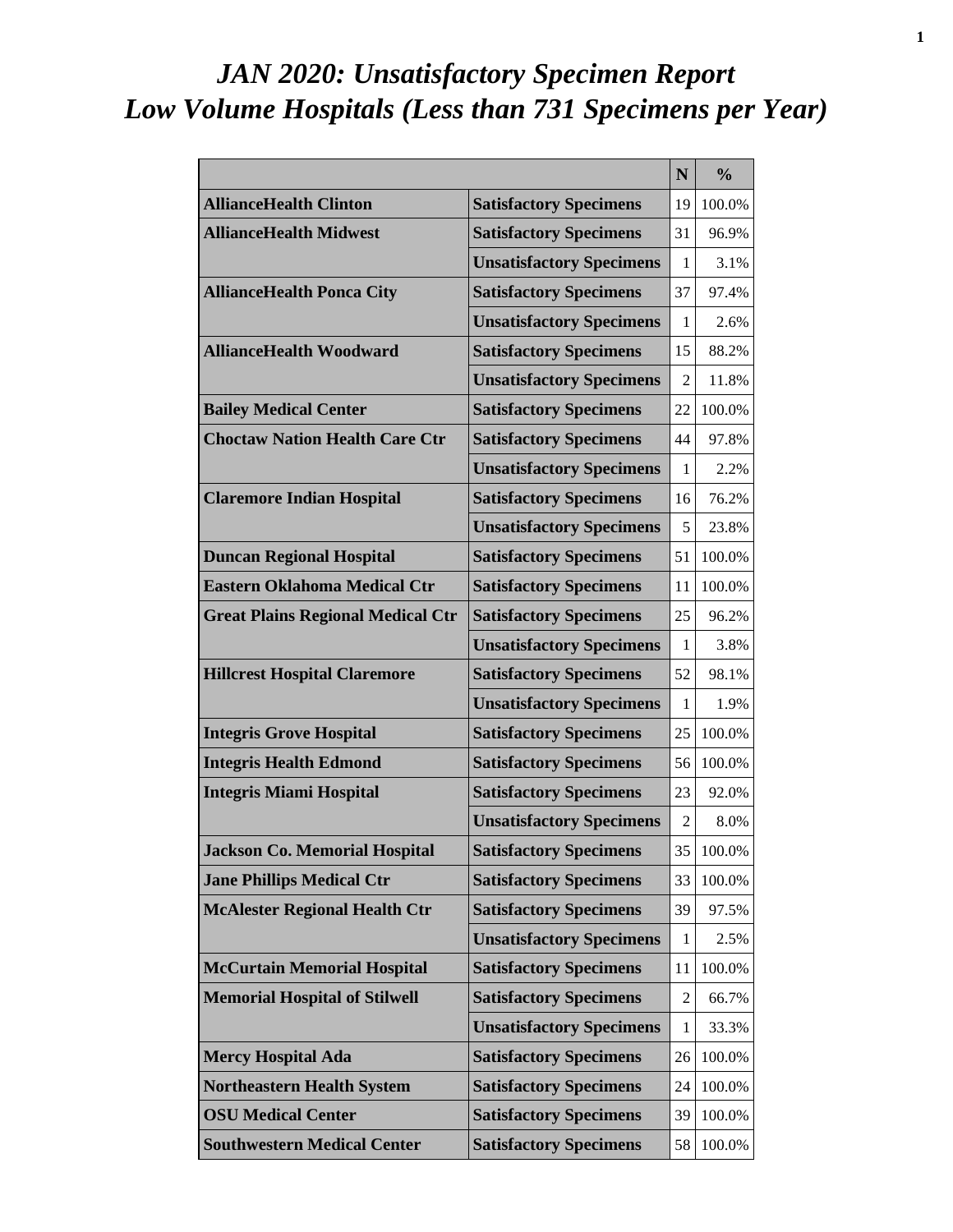# *JAN 2020: Unsatisfactory Specimen Report Low Volume Hospitals (Less than 731 Specimens per Year)*

|                                        |                                 |     | $\frac{0}{0}$ |
|----------------------------------------|---------------------------------|-----|---------------|
| <b>St. John Owasso</b>                 | <b>Satisfactory Specimens</b>   |     | 100.0%        |
| <b>St. Mary's Regional Medical Ctr</b> | <b>Satisfactory Specimens</b>   | 42. | 100.0%        |
| <b>Weatherford Regional Hospital</b>   | <b>Satisfactory Specimens</b>   |     | 86.7%         |
|                                        | <b>Unsatisfactory Specimens</b> |     | 13.3%         |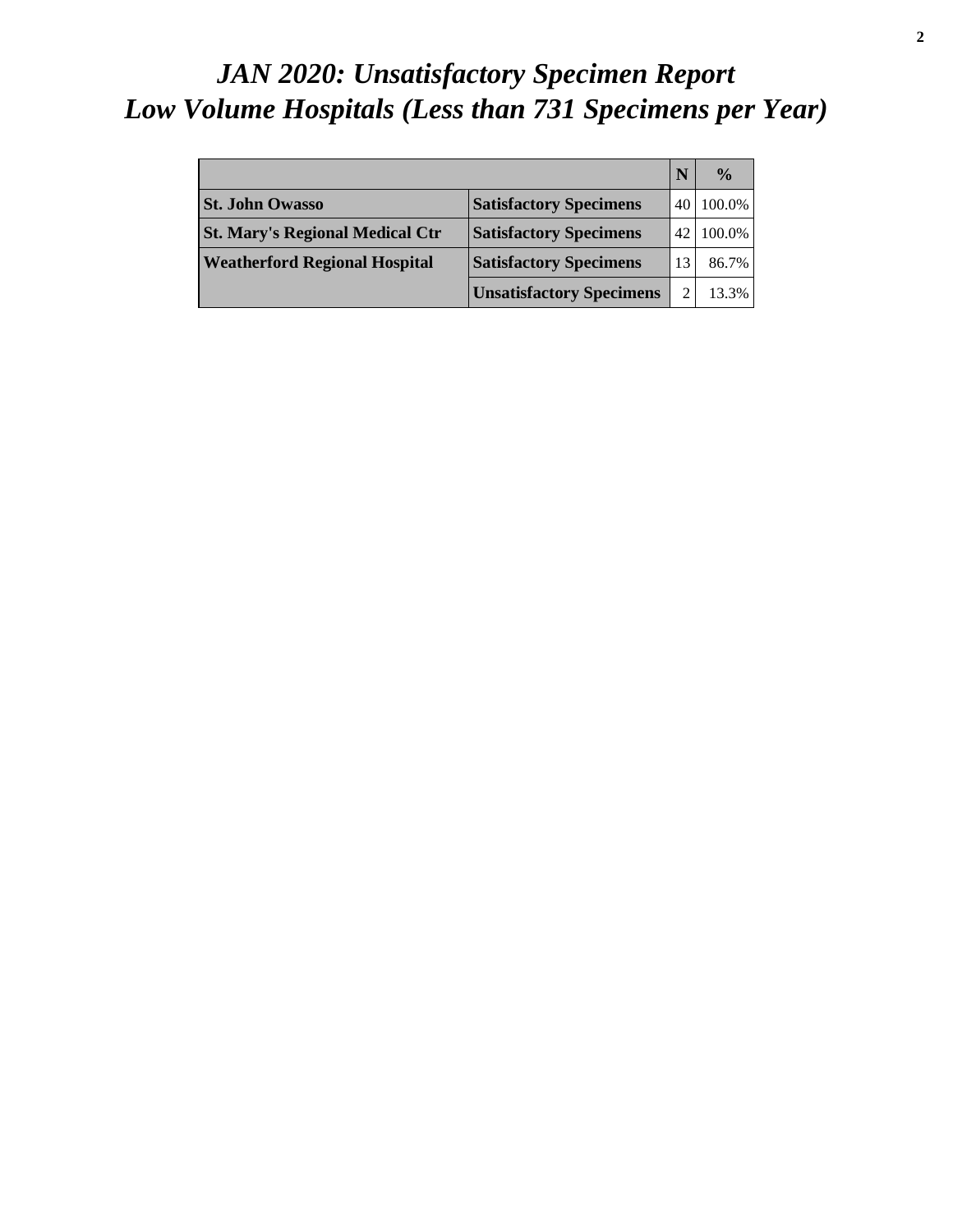#### *JAN 2020: Unsatisfactory Specimen Report Low Volume Hospitals (Less than 731 Specimens per Year)*

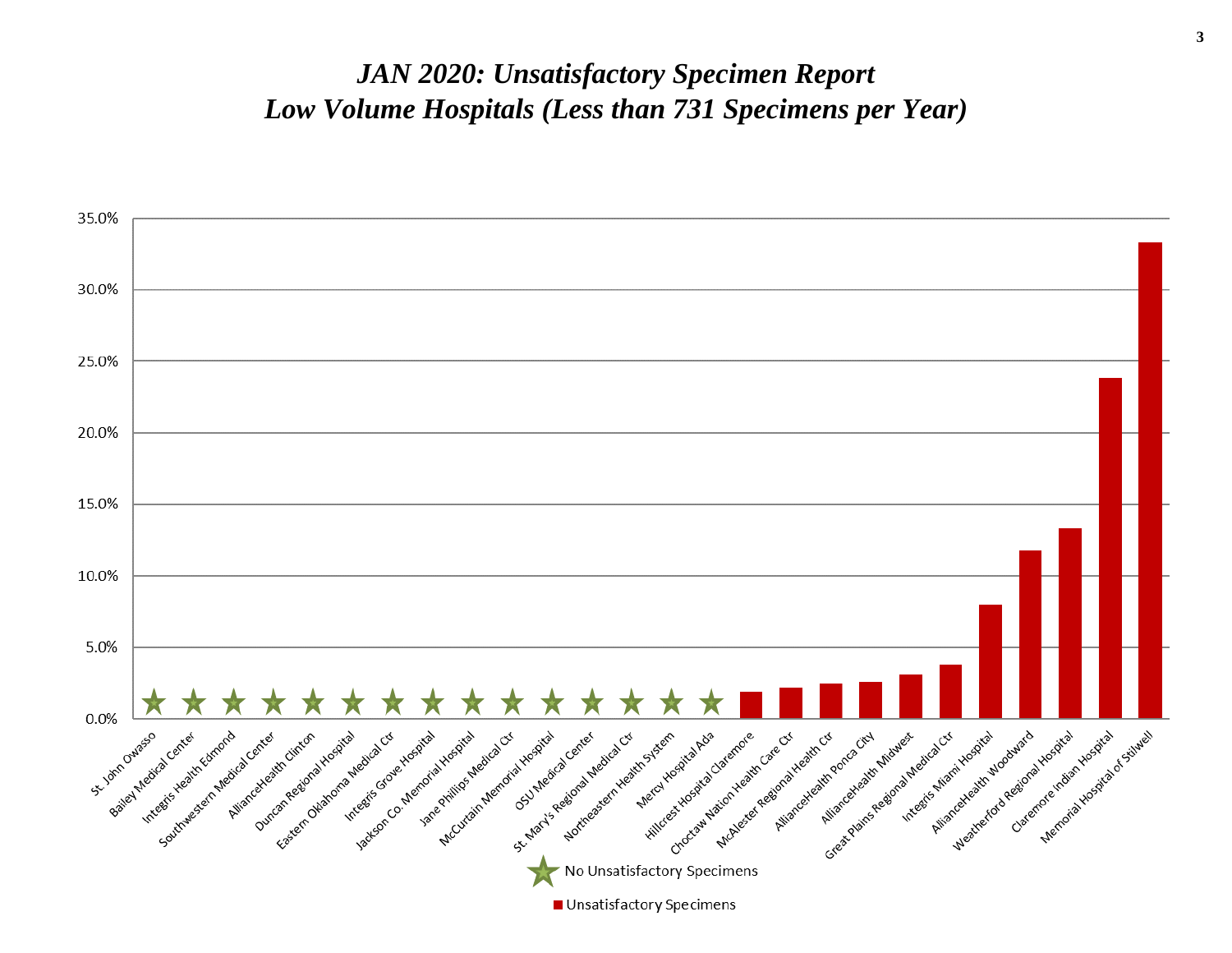# *JAN 2020: Unsatisfactory Specimen Report Medium Volume Hospitals (731-2499 Specimens per Year)*

|                                          |                                 | N              | $\frac{6}{6}$ |
|------------------------------------------|---------------------------------|----------------|---------------|
| <b>AllianceHealth Durant</b>             | <b>Satisfactory Specimens</b>   | 81             | 97.6%         |
|                                          | <b>Unsatisfactory Specimens</b> | $\mathfrak{D}$ | 2.4%          |
| <b>Chickasaw Nation Medical Ctr</b>      | <b>Satisfactory Specimens</b>   | 84             | 96.6%         |
|                                          | <b>Unsatisfactory Specimens</b> | 3              | 3.4%          |
| <b>Comanche Co. Memorial Hosp</b>        | <b>Satisfactory Specimens</b>   | 118            | 96.7%         |
|                                          | <b>Unsatisfactory Specimens</b> | 4              | 3.3%          |
| <b>Hillcrest Hospital South</b>          | <b>Satisfactory Specimens</b>   | 106            | 95.5%         |
|                                          | <b>Unsatisfactory Specimens</b> | 5              | 4.5%          |
| <b>Integris Bass Baptist Health Ctr</b>  | <b>Satisfactory Specimens</b>   | 78             | 97.5%         |
|                                          | <b>Unsatisfactory Specimens</b> | $\mathfrak{D}$ | 2.5%          |
| <b>Integris Canadian Valley Hospital</b> | <b>Satisfactory Specimens</b>   | 61             | 92.4%         |
|                                          | <b>Unsatisfactory Specimens</b> | 5              | 7.6%          |
| <b>Integris Southwest Medical Ctr</b>    | <b>Satisfactory Specimens</b>   | 81             | 100.0%        |
| <b>Lakeside Women's Hospital</b>         | <b>Satisfactory Specimens</b>   | 102            | 100.0%        |
| <b>Mercy Hospital Ardmore</b>            | <b>Satisfactory Specimens</b>   | 61             | 100.0%        |
| <b>Saint Francis Hospital South</b>      | <b>Satisfactory Specimens</b>   | 94             | 97.9%         |
|                                          | <b>Unsatisfactory Specimens</b> | $\mathfrak{D}$ | 2.1%          |
| <b>Saint Francis Muskogee</b>            | <b>Satisfactory Specimens</b>   | 62             | 98.4%         |
|                                          | <b>Unsatisfactory Specimens</b> | 1              | 1.6%          |
| <b>St. Anthony Hospital</b>              | <b>Satisfactory Specimens</b>   | 118            | 95.9%         |
|                                          | <b>Unsatisfactory Specimens</b> | 5              | 4.1%          |
| <b>St. Anthony Shawnee Hospital</b>      | <b>Satisfactory Specimens</b>   | 69             | 97.2%         |
|                                          | <b>Unsatisfactory Specimens</b> | $\mathfrak{D}$ | 2.8%          |
| <b>Stillwater Medical Center</b>         | <b>Satisfactory Specimens</b>   | 72             | 100.0%        |
| <b>WW Hastings Indian Hospital</b>       | <b>Satisfactory Specimens</b>   | 69             | 98.6%         |
|                                          | <b>Unsatisfactory Specimens</b> | 1              | 1.4%          |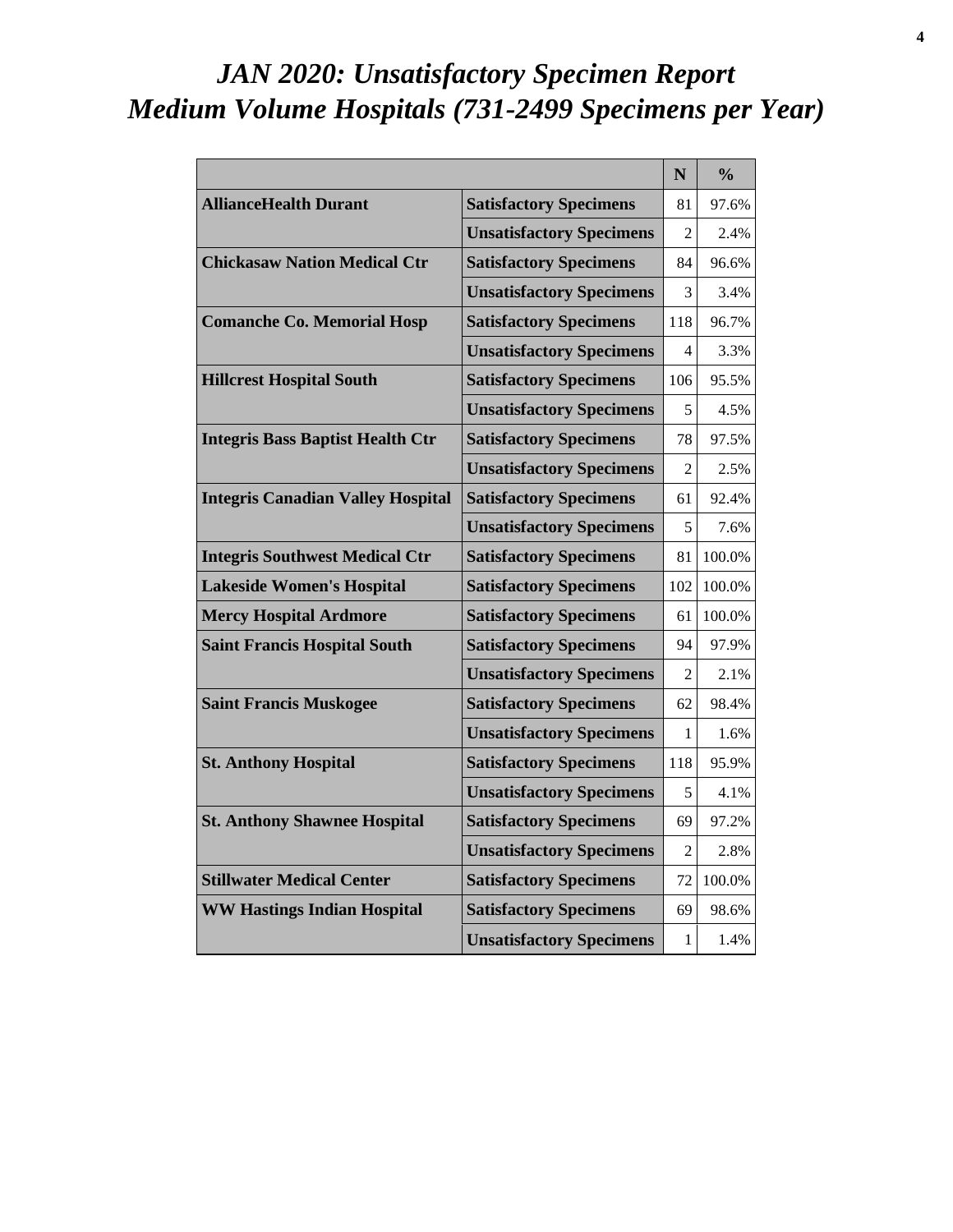#### *JAN 2020: Unsatisfactory Specimen Report Medium Volume Hospitals (731-2499 Specimens per Year)*

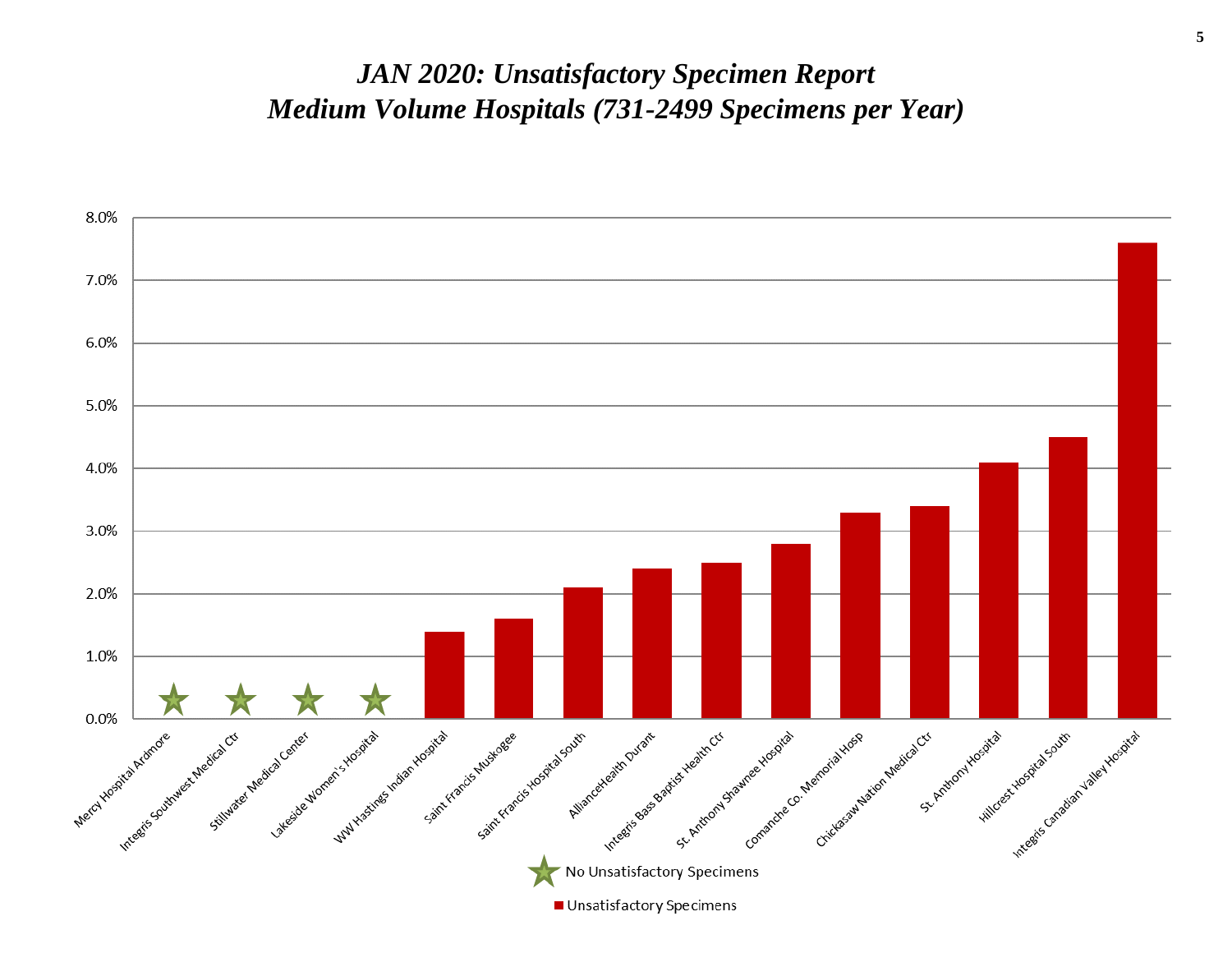# *JAN 2020: Unsatisfactory Specimen Report High Volume Hospitals (2500 or More Specimens per Year)*

|                                          |                                 | N                           | $\frac{0}{0}$ |
|------------------------------------------|---------------------------------|-----------------------------|---------------|
| <b>Children's Hosp at OU Medical Ctr</b> | <b>Satisfactory Specimens</b>   | 394                         | 99.5%         |
|                                          | <b>Unsatisfactory Specimens</b> | $\mathcal{D}_{\mathcal{L}}$ | 0.5%          |
| <b>Hillcrest Medical Center</b>          | <b>Satisfactory Specimens</b>   | 271                         | 99.3%         |
|                                          | <b>Unsatisfactory Specimens</b> | $\mathfrak{D}$              | 0.7%          |
| <b>Integris Baptist Medical Ctr-OKC</b>  | <b>Satisfactory Specimens</b>   | 302                         | 99.7%         |
|                                          | <b>Unsatisfactory Specimens</b> | 1                           | 0.3%          |
| <b>Mercy Hospital Oklahoma City</b>      | <b>Satisfactory Specimens</b>   | 333                         | 97.7%         |
|                                          | <b>Unsatisfactory Specimens</b> | 8                           | 2.3%          |
| <b>Norman Regional Health System</b>     | <b>Satisfactory Specimens</b>   | 216                         | 97.7%         |
|                                          | <b>Unsatisfactory Specimens</b> | 5                           | 2.3%          |
| <b>Saint Francis Hospital</b>            | <b>Satisfactory Specimens</b>   | 495                         | 98.6%         |
|                                          | <b>Unsatisfactory Specimens</b> | 7                           | 1.4%          |
| <b>St. John Medical Center</b>           | <b>Satisfactory Specimens</b>   | 220                         | 97.8%         |
|                                          | <b>Unsatisfactory Specimens</b> | 5                           | 2.2%          |